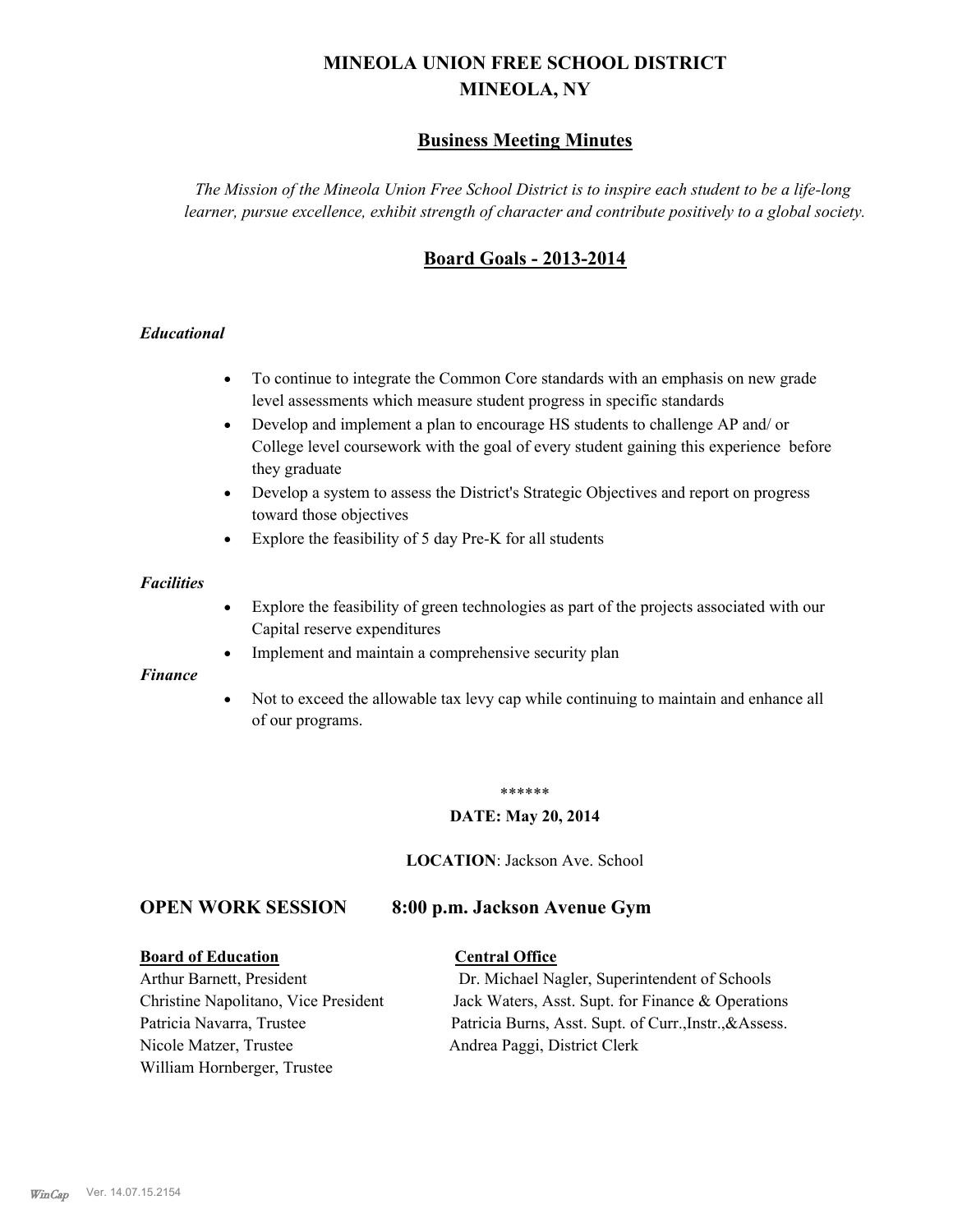## **A. Call to Order- 8:05 pm**

- **B. Pledge of Allegiance**
- **C. Reading of Mission-** Nicole Matzer
- **D. Moment of Silent Meditation**
- **E. Dais & Visitor Introductions**

# **F. High School Student Organization Report**

The Student Organization report this evening was by Pallak Anad. It was stated that the SO election was held and the new officers for next year have been sworn in. The AP exams at the High School are now complete and it was reported that over 200 student took a total of 400 exams. The Student Service Center Breakfast will be held tomorrow morning. Pallak stated that the 8th/9th/10th grade concert is tomorrow night and the 11th/12th grade concert will take place on May 29th. She added that NYSSMA is also coming up and members of the band, chorus and orchestra will be judged on group and solo performances. The High School Art Show will take place on May 27th and Pallak reported that the work of many talented students will be on display.

## **G. BOE Reports**

## **a. Comments from Board Trustees**

Ms. Napolitano attended Mulan and it was spectacular. She also stated that she had made a pledge to the summer showcase.

Ms. Matzer unfortunately missed Mulan. She also made a pledge to the summer showcase. Finally, Ms. Matzer thanked voters for coming out today and voting.

# **b. Comments from Board President**

Mr. Barnett stated that he would like to start by congratulating Mr. Waters on becoming a grandfather. Mr. Barnett also attended the National Honor Society Induction last night and he thought it was important that Dr. Nagler thanked the students for all that they do in order to earn this honor. Mr. Barnett enjoyed the 8th/9th grade production of Mulan.

## **c. Comments from Superintendent**

The Superintendent stated that next Tuesday, May 27th, the High School Art Show and Music Awards will take place. Last night at the High School, 45 students were inducted into the National Honor Society. Dr. Nagler said these students represent all that we work for and they must demonstrate academic excellence, leadership and service. The senior members introduced the juniors who were being inducted. The Superintendent will be in Manhattan for the next two days with Ms. Burns and Mr. Gaven to attend an APPLE Workshop. They have been invited to discuss our accomplishments with APPLE. As a result of this, Dr. Nagler will miss the Student Service Award Breakfast tomorrow. He reminded everyone that school will be open Friday, May 23rd, for a snow make-up day. The June 5th Workshop will take place at the Middle School and there will be tenure recognition at that time.

# **H. Old Business**

Mr. Barnett asked the board if there was any old business and they had none to discuss. Mr. Barnett stated that there was a meeting last week with the aides and an offer was made to the unit. The Aides union rejected the offer and Mr. Barnett stated that he does not see these negotiations ending any time soon. The District is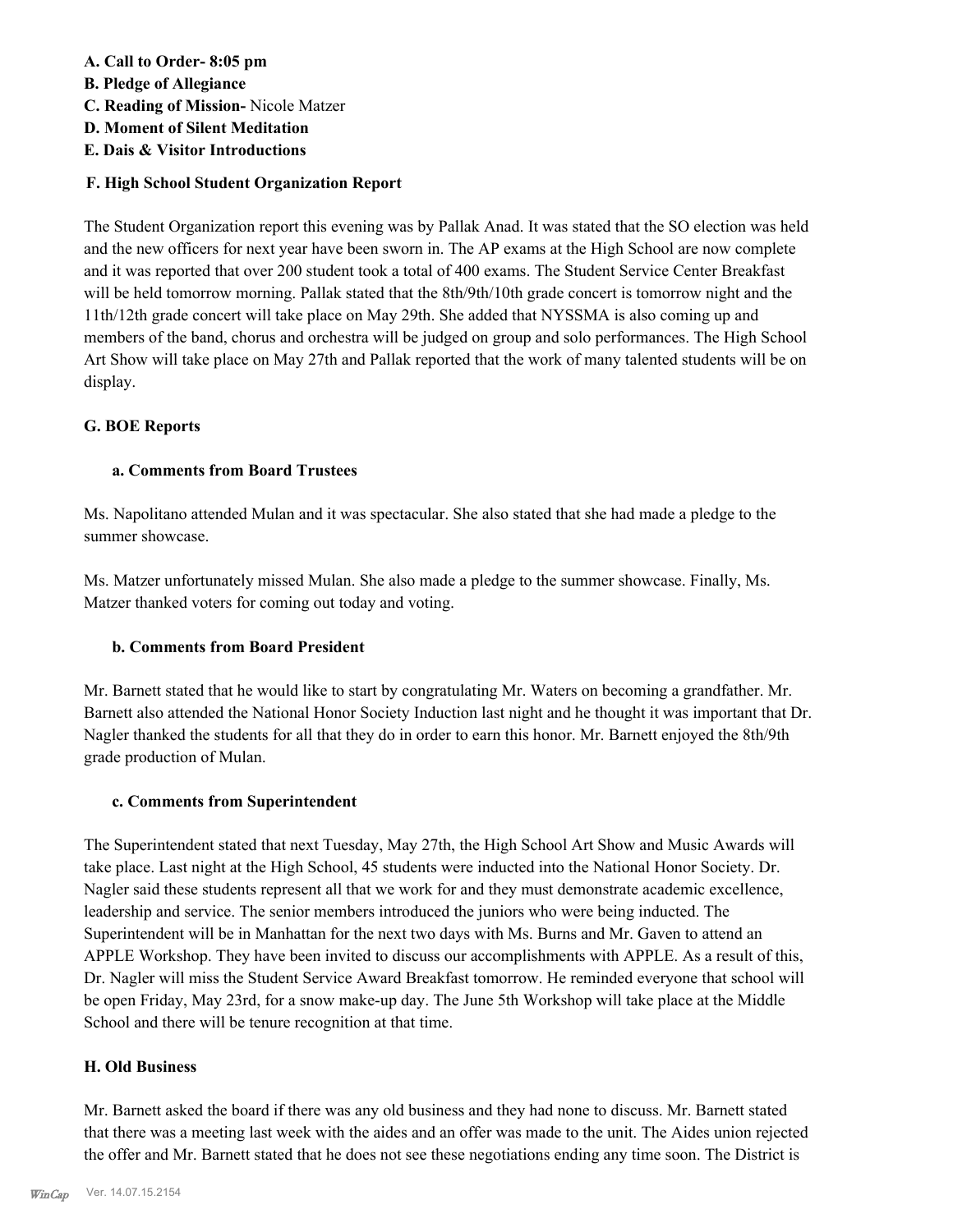submitting letters to begin the fact finding process. Ms. Matzer asked for clarification of what this means. Mr. Barnett stated that a mediator (Fact Finder) comes in and asks for briefs from both sides and negotiation dates. They will go through all of the information and make recommendations, which are not binding. This step gives an outside set of eyes to look at all that has been done. Mr. Hornberger asked when this contract was open from and Mr. Barnett responded 2009. The old contract remains in force and the step increases are paid and the aides receive an increase of 3.5% annually. Mr. Hornberger stated that he can see why this is still outstanding since the District continues to pay the aides these increases. The Superintendent agreed and said there is no reason for them to settle. Mr. Hornberger hopes that the District will continue in the same manner as with each of the other contract settlements. The only way for the District to keep in the 2% cap if this is not settled would be to excess all that we are over. Mr. Barnett asked the Board to appoint him to the District's Negotiating team for the duration of this negotiation only or until the end of his term of office. He stated that he will be a non-compensated member and his presence will not be required in order to conduct formal negotiations or to enter a formal MOA. Mr. Barnett will however, be apprised of all future negotiations, mediations or Fact Finding sessions and authorized to attend and participate as he deems necessary. Mr. Hornberger inquired if there are issues (legal) with Mr. Barnett taking on this role. There is not a legal issue with this role. The Board was polled and all were in favor of Mr. Barnett taking on this role for the Fact Finding stage. The Board had no additional old business.

**RESOLUTION # 66- BE IT RESOLVED** that the Board of Education of the Mineola Union Free School District takes from the table Resolution #64 (Stipulation of Settlement).

**Motion:** Nicole Matzer **Second:** William Hornberger

| Yes: | William Hornberger    | No: | None |
|------|-----------------------|-----|------|
|      | Nicole Matzer         |     |      |
|      | Patricia Navarra      |     |      |
|      | Christine Napolitano  |     |      |
|      | <b>Arthur Barnett</b> |     |      |
|      |                       |     |      |

**Passed:** Yes

## **Stipulation of Settlement**

 **RESOLUTION # 64- BE IT RESOLVED** that the Board of Education hereby authorizes the Superintendent of Schools to execute a Stipulation of Settlement with an employee whose identity has been made known to the Board of Education in Executive Session and the UPSEU, the contents of which have been reviewed by the Board in Executive session.

| <b>Motion:</b> | Christine Napolitano                                                                                     |     |      |
|----------------|----------------------------------------------------------------------------------------------------------|-----|------|
| Second:        | William Hornberger                                                                                       |     |      |
| Yes:           | William Hornberger<br>Nicole Matzer<br>Patricia Navarra<br>Christine Napolitano<br><b>Arthur Barnett</b> | No: | None |
|                |                                                                                                          |     |      |

**Passed:** Yes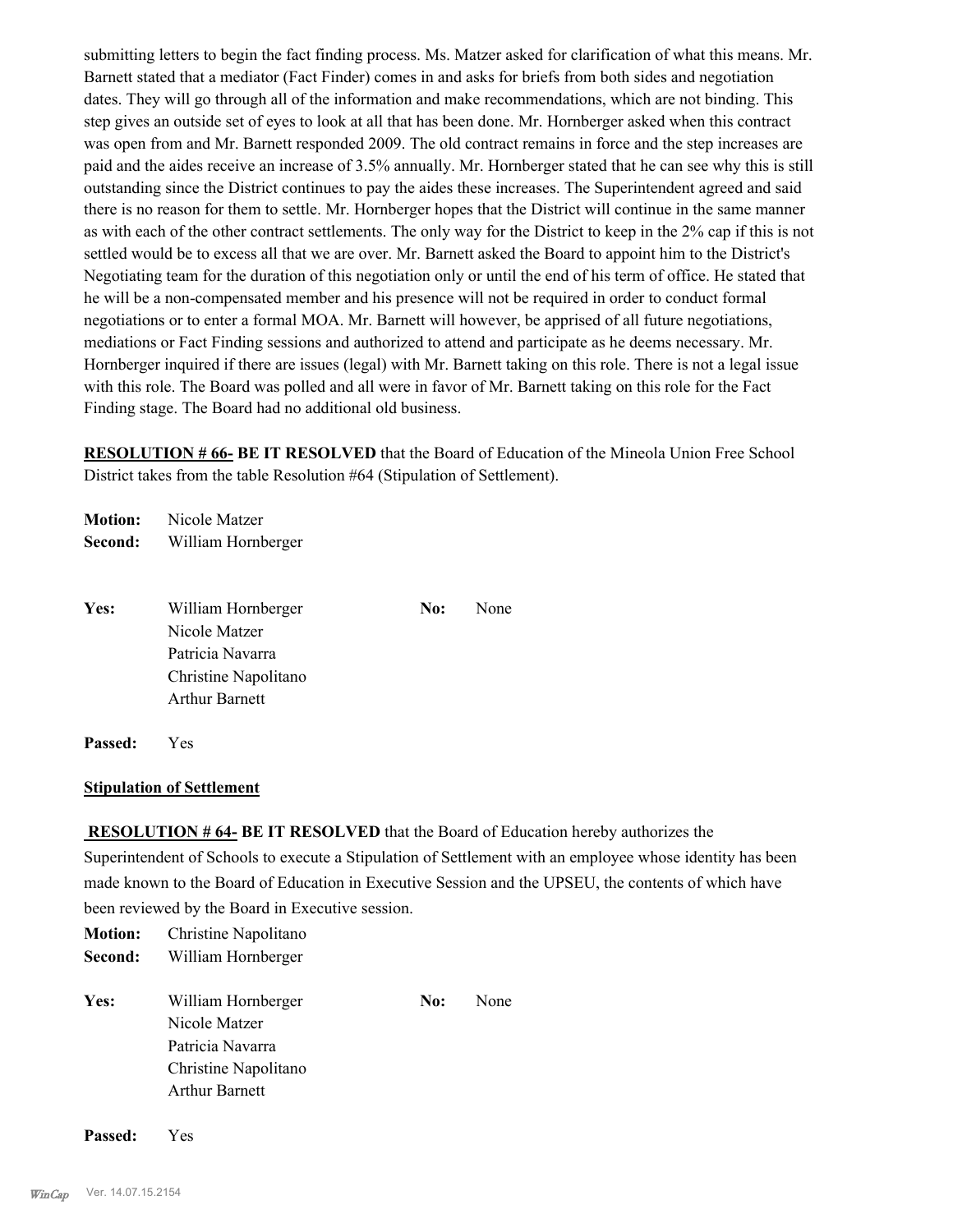# **TAX ANTICIPATION NOTE RESOLUTION OF MINEOLA UNION FREE SCHOOL DISTRICT, NEW YORK, ADOPTED MAY 20, 2014, AUTHORIZING THE ISSUANCE OF NOT TO EXCEED \$15,000,000 TAX ANTICIPATION NOTES IN ANTICIPATION OF THE RECEIPT OF TAXES TO BE LEVIED FOR THE FISCAL YEAR ENDING JUNE 30, 2015**

**RESOLUTION # 67- BE IT RESOLVED** BY THE BOARD OF EDUCATION OF MINEOLA UNION FREE SCHOOL DISTRICT, IN THE COUNTY OF NASSAU, NEW YORK, AS FOLLOWS:

Section 1. Tax Anticipation Notes (herein called "Notes") of Mineola Union Free School District, in the County of Nassau, New York (herein called "District"), in the principal amount of not to exceed \$15,000,000, and any notes in renewal thereof, are hereby authorized to be issued pursuant to the provisions of Sections 24.00 and 39.00 of the Local Finance Law, constituting Chapter 33-a of the Consolidated Laws of the State of New York (herein called "Law").

Section 2. The following additional matters are hereby determined and declared:

(a) The Notes shall be issued in anticipation of the collection of real estate taxes to be levied for school purposes for the fiscal year commencing July 1, 2014 and ending June 30, 2015, and the proceeds of the Notes shall be used only for the purposes for which said taxes are levied.

- (b) The Notes shall mature within the period of one year from the date of their issuance.
- (c) The Notes are not issued in renewal of other notes.
- (d) The total amount of such taxes remains uncollected at the date of adoption of this

resolution.

Section 3. The Notes hereby authorized shall contain the recital of validity prescribed by Section 52.00 of the Law and shall be general obligations of the District, and the faith and credit of the District are hereby pledged to the punctual payment of the principal of and interest on the Notes and unless the Notes are otherwise paid or payment provided for, an amount sufficient for such payment shall be inserted in the budget of the District and a tax sufficient to provide for the payment thereof shall be levied and collected.

Section 4. Subject to the provisions of this resolution and the Law, and pursuant to Sections 50.00, 56.00, 60.00 and 61.00 of the Law, the power to sell and issue the Notes authorized pursuant hereto, or any renewals thereof, and to determine the terms, form and contents, including the manner of execution, of such Notes, and to execute arbitrage certifications relative thereto, is hereby delegated to the President of the Board of Education, the chief fiscal officer of the District.

Section 5. The Notes shall be executed in the name of the District by the manual signature of the President of the Board of Education, the Vice President of the Board of Education, the District Treasurer, the District Clerk, or such other officer of the District as shall be designated by the chief fiscal officer of the District, and shall have the corporate seal of the District impressed or imprinted thereon which corporate seal may be attested by the manual signature of the District Clerk.

Section 6. This resolution shall take effect immediately.

**Motion:** Christine Napolitano **Second:** Patricia Navarra

Discussion: The Superintendent explained that this step is taken in order for the District to have the money needed to make payroll, until the Town pays the District the money collected from taxes. Mr. Barnett stated that this practice was discussed by the auditor during his report. There was no additional discussion.

Yes: William Hornberger **No:** None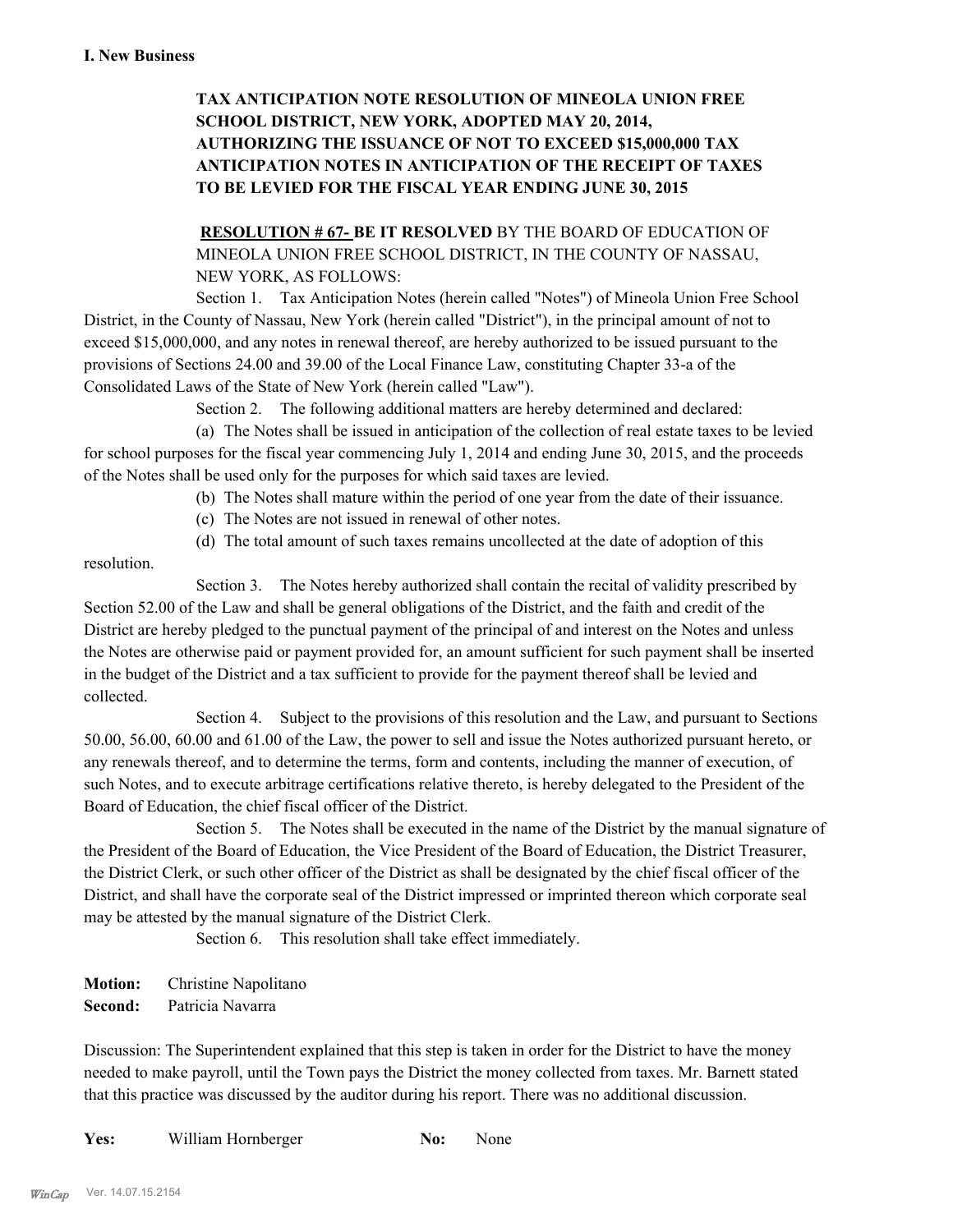Nicole Matzer Patricia Navarra Christine Napolitano Arthur Barnett

**Passed:** Yes

#### **Employee Agreement**

**RESOLUTION # 68- BE IT RESOLVED** that the Board of Education hereby authorizes the Board President to execute an Employment Agreement with Catherine Maiman, Director of Pupil Personnel Services, the terms of which have been reviewed by the Board in Executive Session.

**Motion:** Patricia Navarra **Second:** Nicole Matzer

Discussion: The Superintendent stated that this is a 3 year agreement and the salary increase does not exceed 2%. Mr. Barnett stated that he is very happy with the work Ms. Maiman has done and is glad that she is staying.

| Yes: | William Hornberger    | No: | None |
|------|-----------------------|-----|------|
|      | Nicole Matzer         |     |      |
|      | Patricia Navarra      |     |      |
|      | Christine Napolitano  |     |      |
|      | <b>Arthur Barnett</b> |     |      |
|      |                       |     |      |

**Passed:** Yes

# **J. Consensus Agenda**

**RESOLUTION # 69 - BE IT RESOLVED** that the Board of Education approves the consensus agenda items J.1.a. through J.5.a., as presented.

| <b>Motion:</b> | Christine Napolitano |
|----------------|----------------------|
| Second:        | William Hornberger   |

There was no discussion.

Yes: William Hornberger **No:** None Nicole Matzer Patricia Navarra Christine Napolitano Arthur Barnett

**Passed:** Yes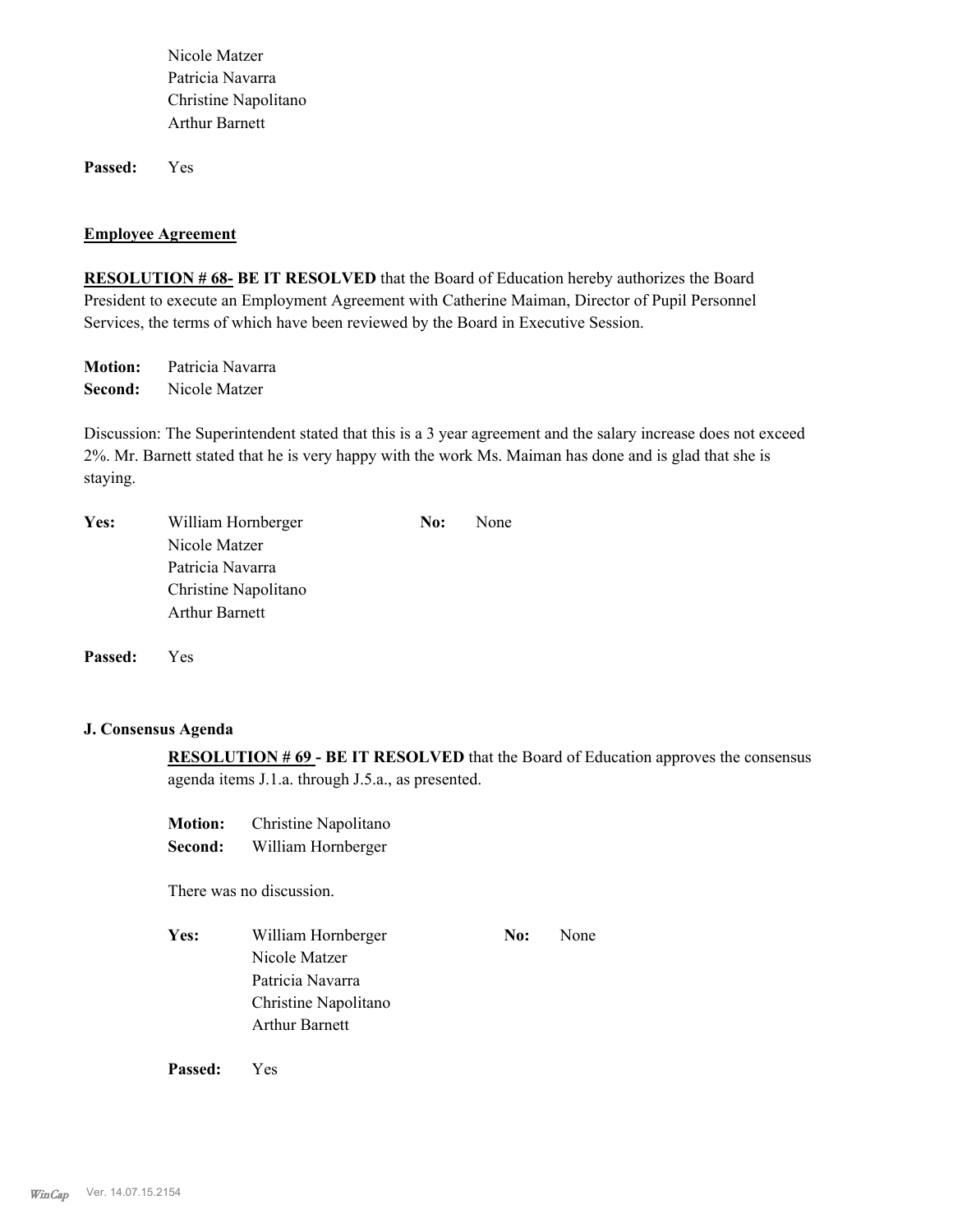# 1. **Instruction**

| a.            | Appointment(S) Sub Teacher per diem<br>The Board of Education accepts the following individual(s) as Per Diem Substitute Teacher(s) for<br>the current school year, at a daily rate of \$100.00 per day; and retirees at a daily rate of \$125.00 |                       |  |                               |                  |
|---------------|---------------------------------------------------------------------------------------------------------------------------------------------------------------------------------------------------------------------------------------------------|-----------------------|--|-------------------------------|------------------|
|               | per day.:                                                                                                                                                                                                                                         |                       |  |                               |                  |
|               | <b>EMPLOYEE NAME</b>                                                                                                                                                                                                                              |                       |  | <b>EMPLOYEE CERTIFICATION</b> |                  |
| 1.            | Childhood Ed (1-6), Students With Disabilities (1-6)<br>Samantha Sanchez                                                                                                                                                                          |                       |  |                               |                  |
| $\mathbf b$ . | <b>Appointment(S) Summer Special Education</b><br>That the Board of Education approves the following staff members for the Summer Special<br><b>Education Program</b>                                                                             |                       |  |                               |                  |
|               | <b>POSITION</b>                                                                                                                                                                                                                                   | <b>EMPLOYEE NAME</b>  |  | <b>STEP</b>                   | <b>STIPEND</b>   |
| 1.            | Teacher                                                                                                                                                                                                                                           | Susan Palladino       |  | $\mathbf{1}$                  | \$58.14 per hour |
| 2.            | Teacher                                                                                                                                                                                                                                           | Stephen J. Mitchell   |  | $\mathfrak{Z}$                | \$68.31 per hour |
| 3.            | Teacher                                                                                                                                                                                                                                           | Kathryn Haberman      |  | 3                             | \$68.31 per hour |
| 4.            | Teacher                                                                                                                                                                                                                                           | Brian Zorn            |  | $\overline{3}$                | \$68.31 per hour |
| 5.            | Teacher                                                                                                                                                                                                                                           | Jillian Vento         |  | $\overline{2}$                | \$63.19 per hour |
| 6.            | Teacher                                                                                                                                                                                                                                           | Greg Greer            |  | 3                             | \$68.31 per hour |
| 7.            | Teacher                                                                                                                                                                                                                                           | Gina M. Amzler        |  | 1                             | \$58.14 per hour |
| 8.            | Teacher                                                                                                                                                                                                                                           | Bruce M. Vatske       |  | $\mathfrak{Z}$                | \$68.31 per hour |
| 9.            | Teacher                                                                                                                                                                                                                                           | Daniel McAree         |  | $\mathbf{1}$                  | \$58.14 per hour |
| 10.           | Teacher                                                                                                                                                                                                                                           | Andrew T. Smith       |  | $\mathfrak{Z}$                | \$68.31 per hour |
| 11.           | Teacher                                                                                                                                                                                                                                           | Joan Eisele-Cooper    |  | $\overline{2}$                | \$63.19 per hour |
| 12.           | Teacher                                                                                                                                                                                                                                           | Diana R. Kohl         |  | 3                             | \$68.31 per hour |
| 13.           | Speech Teacher                                                                                                                                                                                                                                    | Erica Perez-Flowers   |  | 3                             | \$68.31 per hour |
| 14.           | Speech Teacher                                                                                                                                                                                                                                    | Phyllis Klein         |  | $\mathbf{1}$                  | \$58.14 per hour |
| 15.           | Speech Teacher                                                                                                                                                                                                                                    | Lauren S. Reiff       |  | 3                             | \$68.31 per hour |
| 16.           | Speech Teacher                                                                                                                                                                                                                                    | Diane L. Rodocker     |  | 3                             | \$68.31 per hour |
| 17.           | Occ. Therapist                                                                                                                                                                                                                                    | Maureen Mekeel        |  | $\overline{c}$                | \$63.19 per hour |
| 18.           | Occ. Therapist                                                                                                                                                                                                                                    | Tara A. Lynch         |  | 3                             | \$68.31 per hour |
| 19.           | Nurse                                                                                                                                                                                                                                             | Donna Hasan (Retiree) |  | $\mathbf{1}$                  | \$56.91 per hour |
| 20.           | Nurse - Sub                                                                                                                                                                                                                                       | Maryellen Perinchief  |  | $\mathbf{1}$                  | \$56.91 per hour |
| 21.           | Psychologist                                                                                                                                                                                                                                      | Manuel A. Romero      |  | 3                             | \$68.31 per hour |
| 22.           | Teacher - Sub                                                                                                                                                                                                                                     | Laura Baldwin         |  | $\mathbf{1}$                  | \$58.14 per hour |
| 23.           | Teacher - Sub                                                                                                                                                                                                                                     | Sandi Yarow           |  | $\mathbf{1}$                  | \$58.14 per hour |
| 24.           | Occ. Therapist                                                                                                                                                                                                                                    | Vasilis Nomikos       |  | 3                             | \$68.31 per hour |

## 2. **Instruction: Contracted**

a. That the Board of Education approves the License and Operating Agreement between the Mineola UFSD and the SCOPE Education Services for the PSAT/SAT Preparatory Program for the 2014- 2015 school year.

b. That the Board of Education approves the License and Operating Agreement between the Mineola UFSD and the SCOPE Education Services for the Before and After School Child Care program for the 2014- 2015 school year.

c. That the Board of Education approves the Related Services Agreement between the Mineola UFSD and Marion K. Salomon & Associates for the 2014- 2015 school year.

d. That the Board of Education approves the Related Services Agreement between the Mineola UFSD and Achieve Beyond for the 2014- 2015 school year.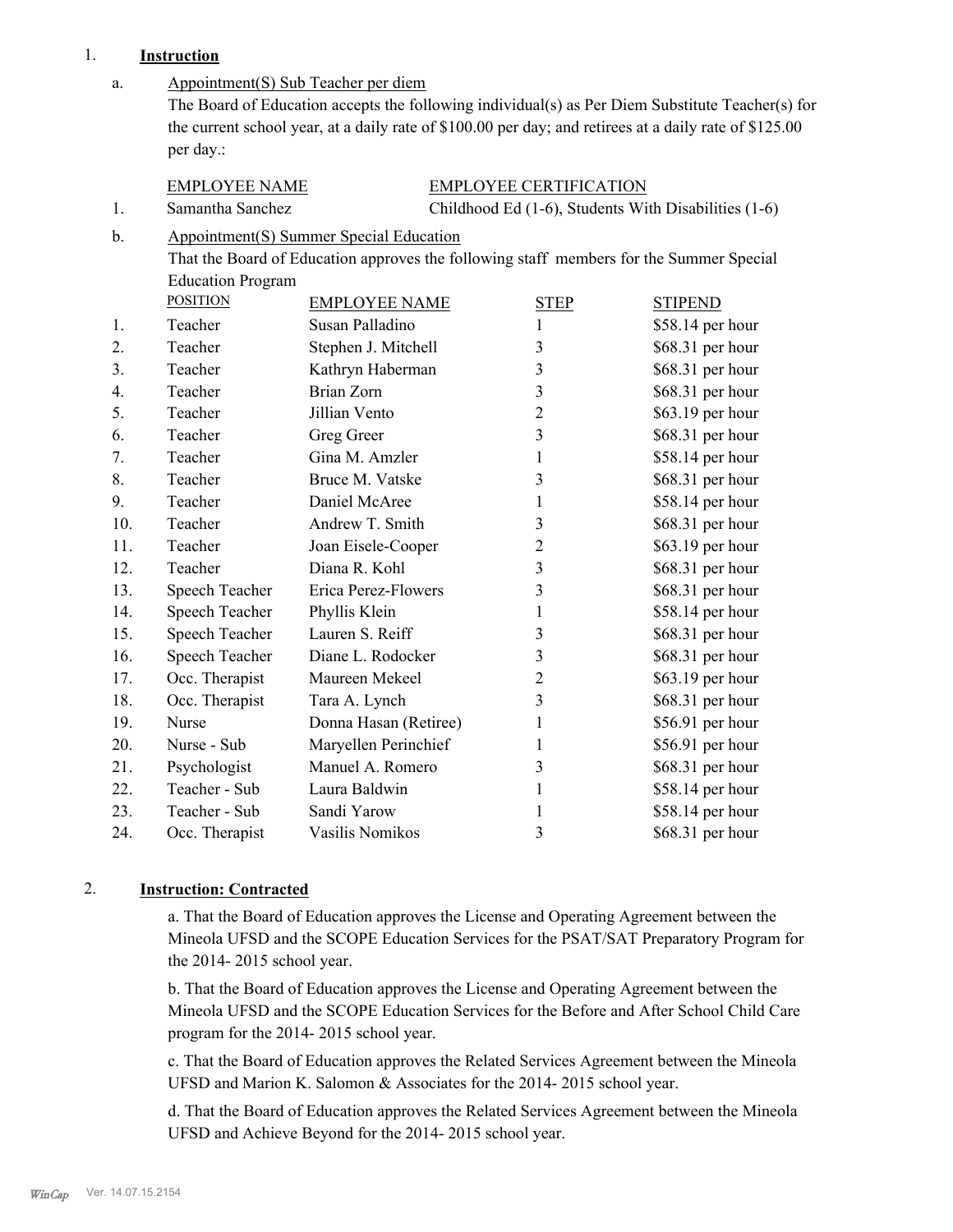e. That the Board of Education approves the contract between the Mineola UFSD and Labor Education & community Service Agency, Inc.(LECSA), an employee assistance program, for the 2014- 2015 school year.

f. That the Board of Education approves the Related Services Provider Agreement between the Mineola UFSD and Mary Harkin, Au.D.,CCC/A d.b.a. Garden City Audiology for the 2014- 2015 school year.

# 3. **Civil Service**

- a. Resignation(s)
- That the Board of Education accept the resignation of Ana Maria Georgeou, part time Teacher Aide at Hampton Street School, effective April 30, 2014. 1.
- That the Board of Education accept the resignation of Robin Stephens-Roach, part time Lunch Aide at Meadow Drive, effective May 1, 2014. 2.
- That the Board of Education accept the resignation of Kathy Belickis, part time Teacher Aide at Hampton Street School, effective June 26, 2014. 3.
- b. Appointments
- That the Board of Education approve the appointment of Thomas Leek, to the position of Cleaner, to replace Henry Holler, effective May 12, 2014. Salary is \$41,459 on Step 1; Probation is 26 weeks. 1.
- c. Leave(s) of Absence
- That the Board of Education approve an extention of his paid Medical Leave of Absence to Henry Holler, Cleaner, effective May 10, 2014 through May 31, 2014. 1.
- d. Resignation(s)
- That the Board of Education accept, with regret, the resignation of Henry J. Holler, for the purpose of retirement, effective May 31, 2014. 1.
- e. Leave(s) of Absence
- That the Board of Education grants a request to Mary Anne Phillips, part time Teacher Aide at the Middle School, for an Unpaid Medical Leave of Absence, effective April 28, 2014 through June 1, 2014. 1.
- That the Board of Education grant a request to Janet Lopez, part time Teacher Aide at Meadow Drive, for an extention of her Unpaid Medical Leave of Absence, until May 20, 2014, at which time she will be re-evaluated by her doctor. 2.

# 4. **Business /Finance**

# a. **Treasurer's Report**

That the Board of Education accepts the Treasurer's report for the period ending March 31, 2014 and directs that it be placed on file.

# b. **Approval of Invoices and Payroll**

That the Board of Education accepts the Invoices and Payroll for the period ending April 30, 2014

| $A/P$ Warrant #19  | April 09, 2014 | \$1,549,304.11 |
|--------------------|----------------|----------------|
| $A/P$ Warrant # 20 | April 30, 2014 | \$ 581,984.10  |

## **TOTAL EXPENSES \$2,131,288.21**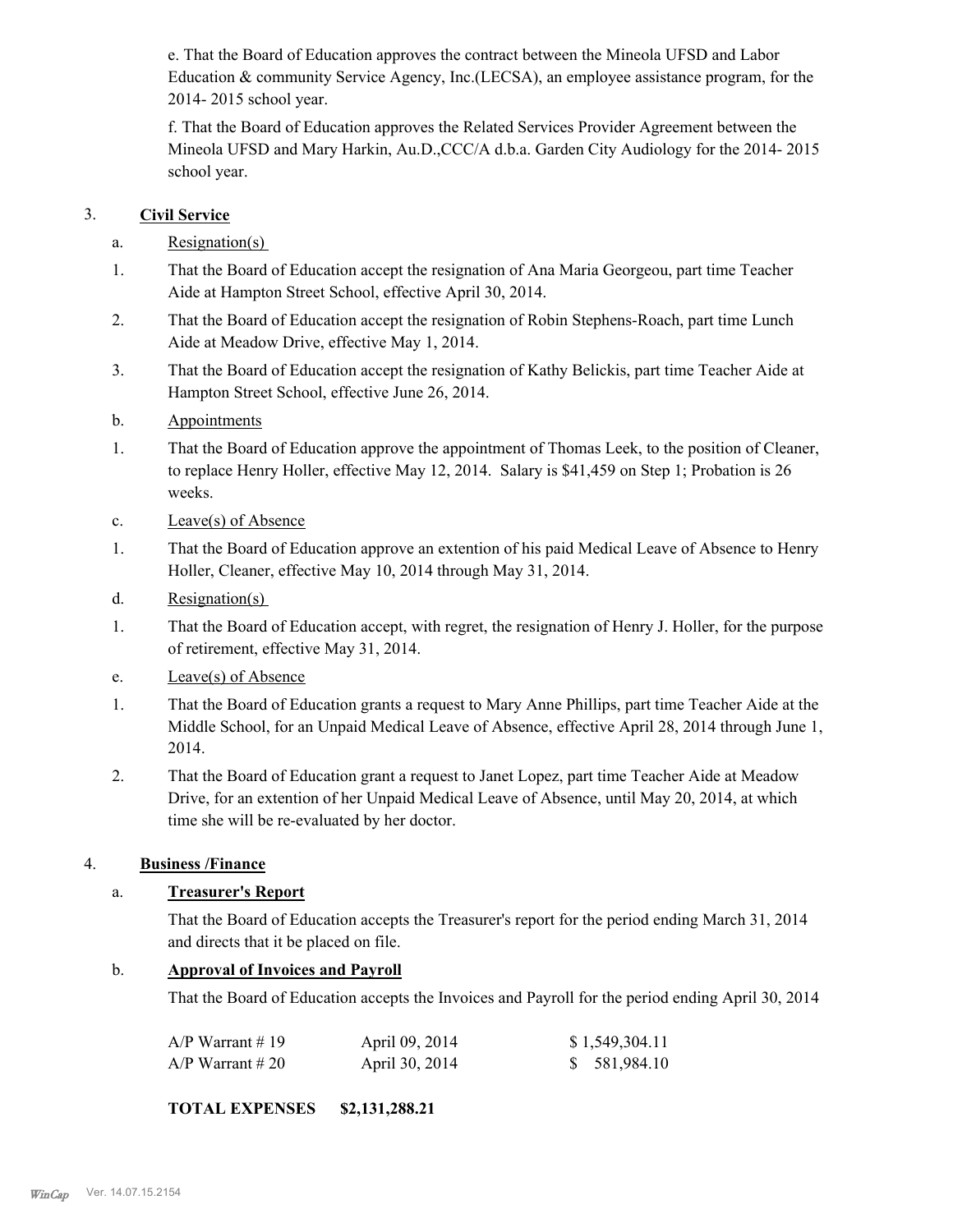# PAYROLL # 19 & # 20

| General | \$4,068,310.09 |
|---------|----------------|
| F Fund  | \$64,875.88    |

# **TOTAL PAYROLL \$4,133,185.97**

# 5. **Other**

a.That the Board of Education approves the appointment following individual to serve as Regisistrar at the Annual Election and Budget Vote held **Tuesday, May 20, 2014** at the hourly rate of pay, \$10.00:

-Missy Bergerman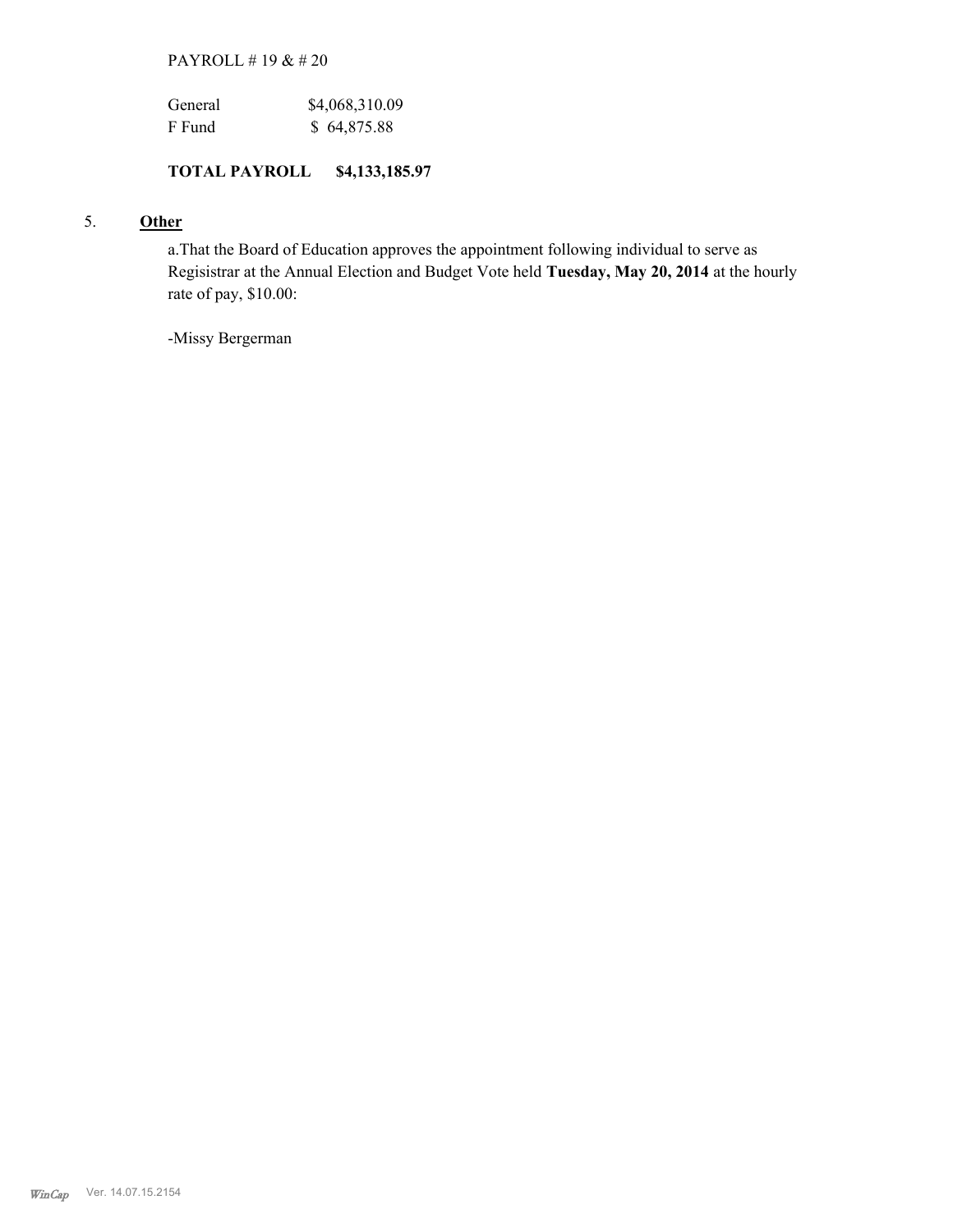## **K. Superintendent's Report**

# Superintendent of Schools' Reports for 5/20/14 Presentations:

## 1. 3-12 STEAM Curriculum

The Superintendent stated that tonight he would be presenting a draft of the STEAM Curriculum for next year. \* This draft can be found on the District website, on the Board of Education page under the headingpresentations. The Superintendent stated that this year, the Board had requested that coding be added to the curriculum and this curriculum has been written with engineering in mind. It was further explained that the draft being presented this evening was changing up until 5pm. The draft gives a snapshot by grade of the curriculum, with black print representing current curriculum and red print representing items to be added on next year. In 4th grade next year, a coding class will be added. The Superintendent stated that he would also like to expand the Junior Lego league and will look for parent volunteers to help coach the teams. Mineola will host the Nassau Regionals for the Lego Competition in January. Dr. Nagler explained that the premise of the Lego League is that the teams get points for completing various tasks. There is a different theme each year, which will be announced in September. Dr. Nagler would like to see more teams involved in the competition. The Superintendent continued to explain the draft and stated that there will be many crossovers between science and art. In grade 3, the collaboration will involve designing solutions to weather related problems, i.e. design a house to withstand hurricane force winds. The collaboration in grade 4, involves experimental design problems, i.e. design a prosthetic body part for a crayfish that has "lost" a body part. Dr. Nagler stated that the Middle School is already far ahead in technology and there will be Interdisciplinary projects. In the 5th grade, there will be an interdisciplinary project in Science, Technology, and Art on Water. Dr. Nagler stated that currently for 6th grade on the chart, there is an absence of an interdisciplinary project and this is due to the requirement of Family and Consumer Science. In the 7th grade, Minecraft, a gaming APP, will be used to explore the use of student generated "worlds" in humanities curriculum. Additionally, they are exploring the implementation of a Minecraft club. Dr. Nagler stated that the 7th grade science curriculum is being rewritten. He added that they are exploring an Interdisciplinary Environmental themed project of building a greenhouse- Science, Technology, Art and Research (library). In 8th grade students will flow through the standards. Mr. Desire, Math IL, is exploring different ideas as part of the double period Algebra, including quarterly projects: roller coasters, rocketry, Little Bits and TBD. In 9th grade, they are exploring computer science: Q1- Humans and computers, Q2- coding, Q3- Robotics, and Q4- App development. The Superintendent also stated that we would like to start the first Robotics club which is very big island wide and we need to get students involved in grades 10, 11, and 12.

The Superintendent stated that the Art Teachers want "STEAM" and expressed an interest in being included in this curriculum. The courses will be developed over the summer and there is a great deal of free stuff to use. He added that he was surprised by what we already had in place at each level. Dr. Nagler asked the Board if there were any questions or comments. Ms. Napolitano asked if staffing will be an issue with the implementation of this curriculum. The Superintendent stated that he is comfortable with the current number of staff available. He added that as turnover occurs, the hiring process will be critical to grow the program. Ms. Napolitano stated that the original discussions regarding the curriculum focused on coding; she inquired how this idea will be introduced to parents. Dr. Nagler replied that it will be approached as a "STEAM" program which will make what we do better. For example, changing woodworking to be more purposeful and students will design and make a greenhouse. The goal is to expose students to all that is out there. Ms. Navarra commented that she loves the Interdisciplinary work that will be involved. The Superintendent stated that this will tap into the students' enthusiasm. Mr. Hornberger looks forward to seeing the final product. There were no additional comments.